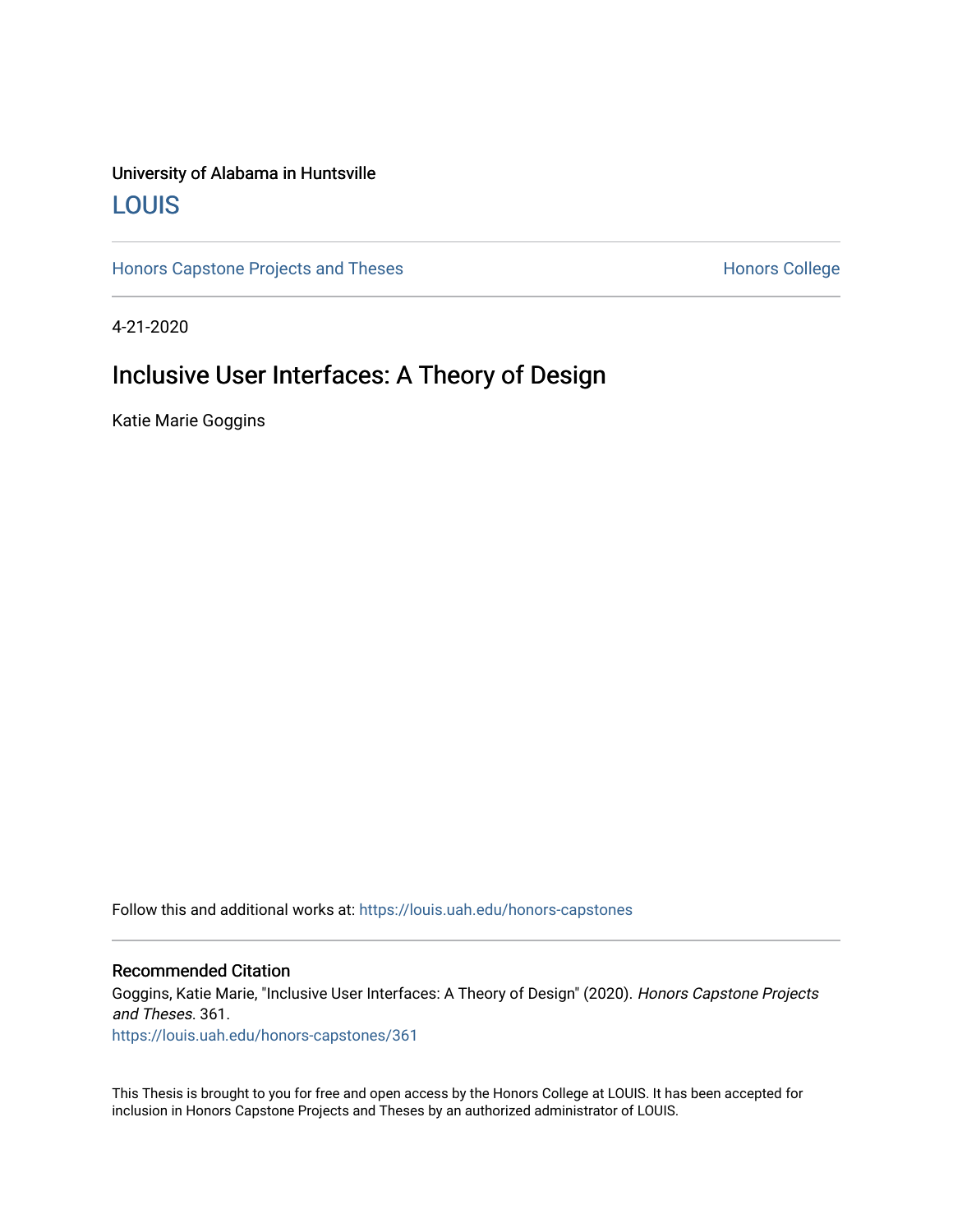# **Inclusive User Interfaces: A Theory of Design**

**By**

# **Katie Marie Goggins**

## **An Honors Capstone**

## **submitted in partial fulfillment of the requirements**

**for the Honors Diploma**

**to** 

**The Honors College** 

**of** 

**The University of Alabama in Huntsville**

**21 April 2020**

**Honors Capstone Director: R. Kevin Preston**

**Computer Science Lecturer**

| Student             | Date |  |
|---------------------|------|--|
|                     |      |  |
| Director            | Date |  |
| Department Chair    | Date |  |
| Honors College Dean | Date |  |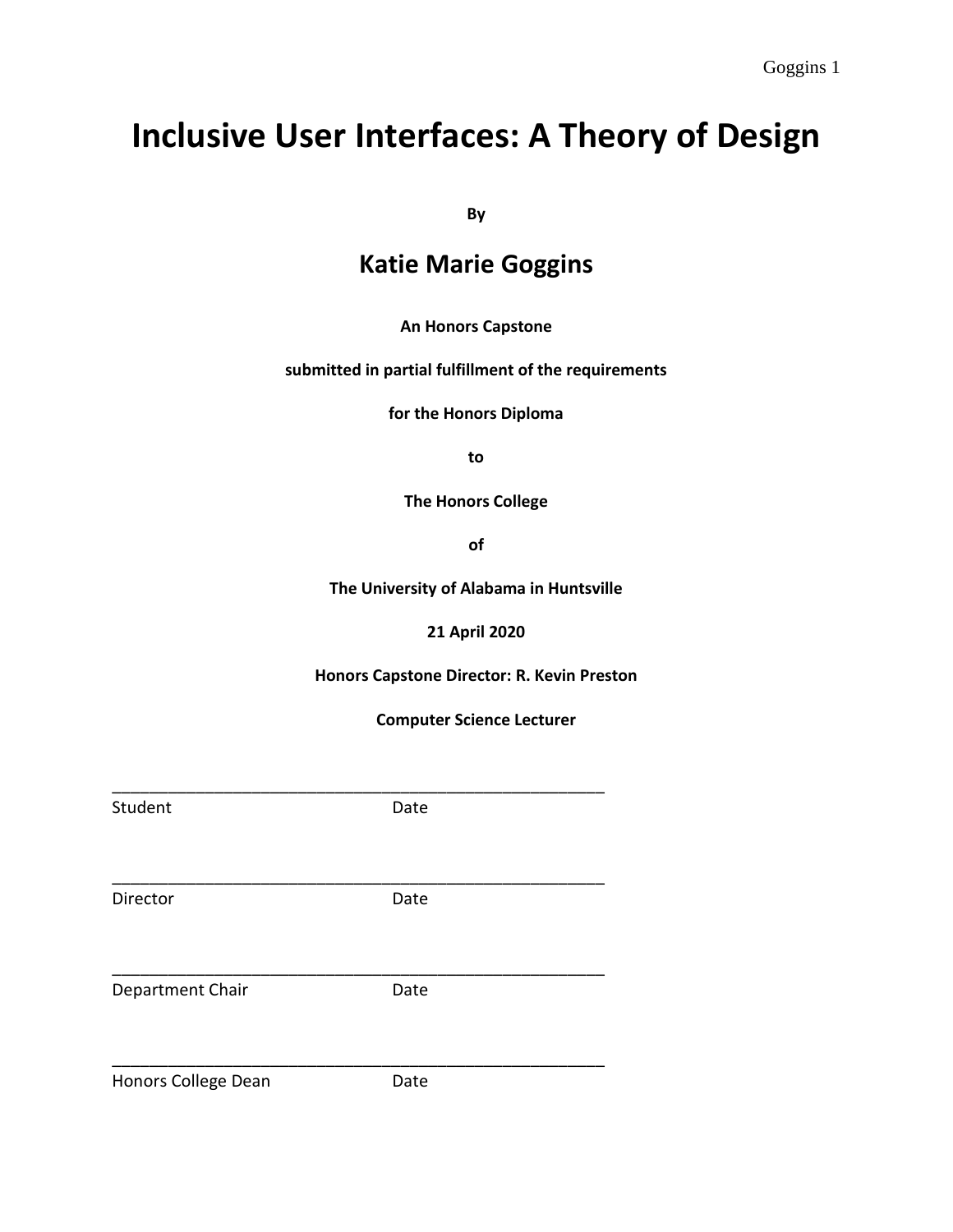

Honors College Frank Franz Hall +1 (256) 824-6450 (voice) +1 (256) 824-7339 (fax) honors@uah.edu

# Honors Thesis Copyright Permission

# This form must be signed by the student and submitted as a bound part of the thesis.

In presenting this thesis in partial fulfillment of the requirements for Honors Diploma or Certificate from The University of Alabama in Huntsville, I agree that the Library of this University shall make it freely available for inspection. I further agree that permission for extensive copying for scholarly purposes may be granted by my advisor or, in his/her absence, by the Chair of the Department, Director of the Program, or the Dean of the Honors College. It is also understood that due recognition shall be given to me and to The University of Alabama in Huntsville in any scholarly use which may be made of any material in this thesis.

Student Name (printed)

\_\_\_\_\_\_\_\_\_\_\_\_\_\_\_\_\_\_\_\_\_\_\_\_\_\_\_\_

\_\_\_\_\_\_\_\_\_\_\_\_\_\_\_\_\_\_\_\_\_\_\_\_\_\_\_\_

Student Signature

\_\_\_\_\_\_\_\_\_\_\_

Date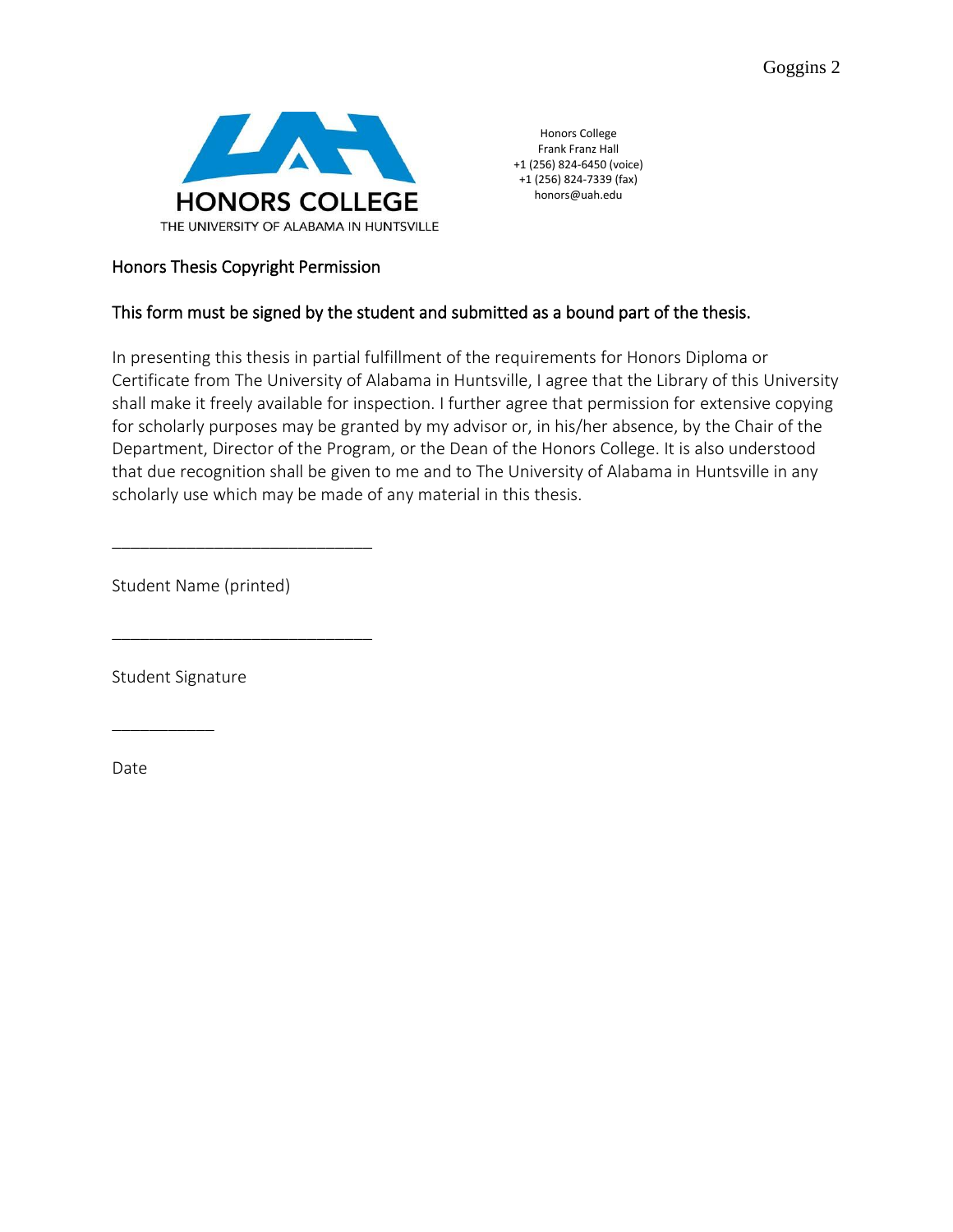## **Introduction**

Students in the Computer Science department at The University of Alabama in Huntsville benefit from a brief introduction to user interface design in their junior level coursework. In addition, a limited revisit to design theory in Senior Design is all that is required of students prior to graduation. To produce students prepared to compete in the software engineering workforce, more instruction on user interface design must be provided. There are many other areas of instruction in user interface design that could be further explored by the general body of Computer Science students in an academic setting.

A high-quality user interface is an essential component of a software product because it ensures that the customer is capable and informed when interacting with the product. A product is successful when its information and utilities are presented in a clear and accurate manner. The only way to ensure a high-quality user interface is by considering its design elements from the very beginning of the software engineering process. Successfully following the software design process requires good judgement, extensive amounts of forethought, and detailed planning by the software engineering team. A user interface can take many forms, including non-traditional ones such as audio-visual input or complex tactile input from the user. For the purpose of this analysis of user interfaces, the primary focus will be on graphical, interactive user interfaces; however, there will be a discussion on non-traditional user interfaces for the purpose of including differently abled users. The answer to what makes a good user interface can change between decades or even from project to project, which is aggravated by the constant appearance of new technologies that require new strategies of interfacing with users.

The work put into software engineering project is most valuable when many individuals are capable of effectively using the interface with little difficulty. In the workplace, failing to design a well-functioning user interface can have the final product sent back for clarification to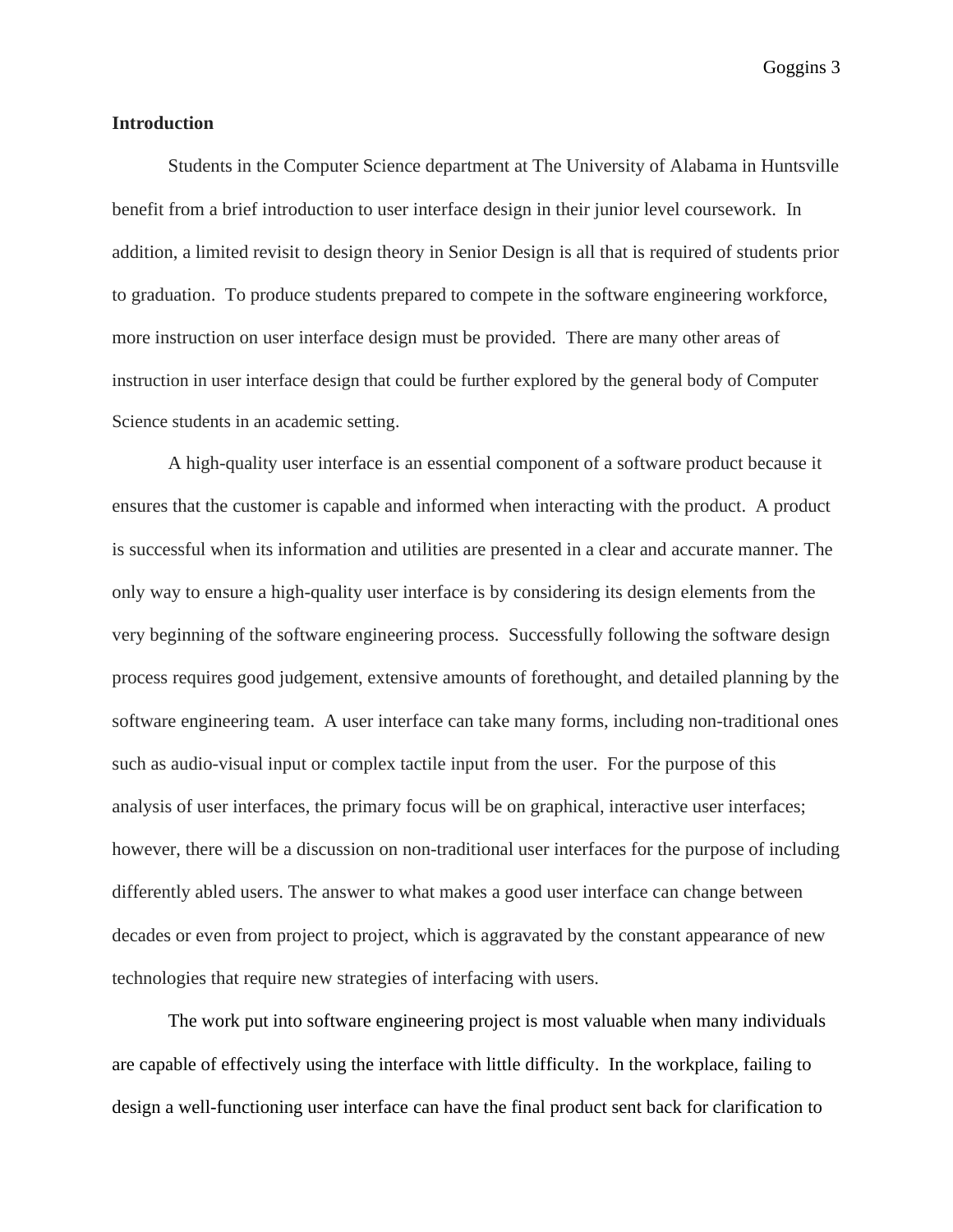developers or could even result in the client finding another group of developers. Industry leaders like Adobe, Apple, and Microsoft regularly publish their opinions on what makes good user interface design. The U.S. Department of Health and Human Services regularly produces guidelines for usability, interactivity, and visual design of electronics. On a review of all sources, there are some main characteristics of what a good user interface should be: consistent, comfortable, informative, and accessible. The design of a user interface is not something that should be thrown together during the last sprint of a project, it is something that should be developed with the user in mind throughout the entire SCRUM or AGILE development process.

There should be an increased focus on the instruction of user interface design in all university programs, particularly those interfaces that require a complex design to achieve maximum functionality. A lack of design knowledge can be a major roadblock for individuals who are just beginning their careers in software engineering. By focusing more on this topic during university, students will have better and more numerous job opportunities in their chosen fields of work while also possessing additional project examples to present when job searching. A literature review of the design of user interfaces, stressing important things to consider during the software development process, and explaining how to make interfaces that the largest number of people can use would benefit students and their future of the department.

An important part of creating user interfaces is making them compatible for individuals with disabilities, those of differing age groups or skill levels, and ensuring technical compatibility with multiple types of devices. Most Computer Science students are at the beginning of their careers, have recently entered adulthood, or both, and they may not consider users outside of their demographic when developing graphical interfaces. A best practice for designing robust user interfaces is to consider different audiences and how they will be accessing a product. Instruction on user interface design is difficult because those skilled with it tend to "find it difficult to externalize their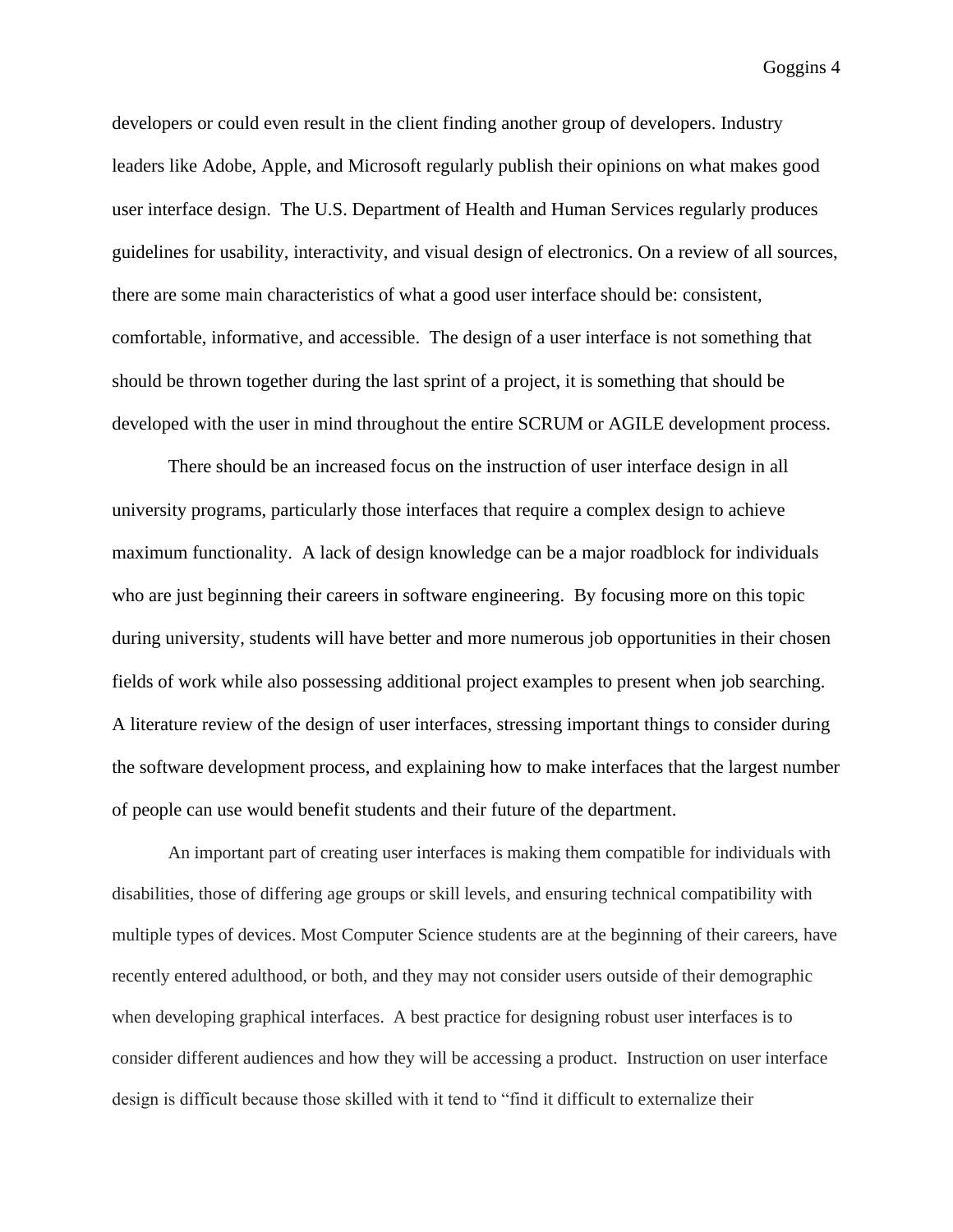knowledge, and hence design education is forced to reply so heavily on an apprenticeship system of learning" (Cross, 224). Design is a learned skill that can be guided but must ultimately be developed on an individualized basis. Beginning design theory with foundations in the classroom and allowing students to develop their personal styles through research and project will be how this skill is imbued in future classes.

## **User Interface Design Principles**

User interfaces can take many forms, with different styles capable of achieving similar goals. The complexity is scalable, beginning with single sources of input and going to complex graphical physics interfaces dealing with multiple user input streams. One of the most common, oldest, and most simplistic user interfaces in programming is known as the command line. Receiving only keyboard input and being accessible in all operating systems, the command line is a relatively standardized user interface. It is a very accessible interface, compatible with many text to speech programs and capable of having its visibility and language preferences adjusted with ease (Bennet). They are not always comfortable to the user, but the commands are structured in such a way that makes them easy to use. The areas of design that the command lines excels in can be incorporated into complex graphical interfaces, but require extra work and creativity. Graphical programs can be written to open a command-line style interface to receive information from the user in text form instead of interacting with the graphic.

Game design is a subspecialty that focuses on user interface design, with recently published games having confusing or low-quality user interfaces selling poorly and being given bad reviews. Even the smallest inconveniences or bugs can quickly become what a newly published game is known for, making a development company lose millions of dollars. For example, in 2019 Left Alive was criticized for having "imprecise stealth, difficult and unfair enemy AI" in addition to poor "control responsiveness, and mission structure" (Morales). Game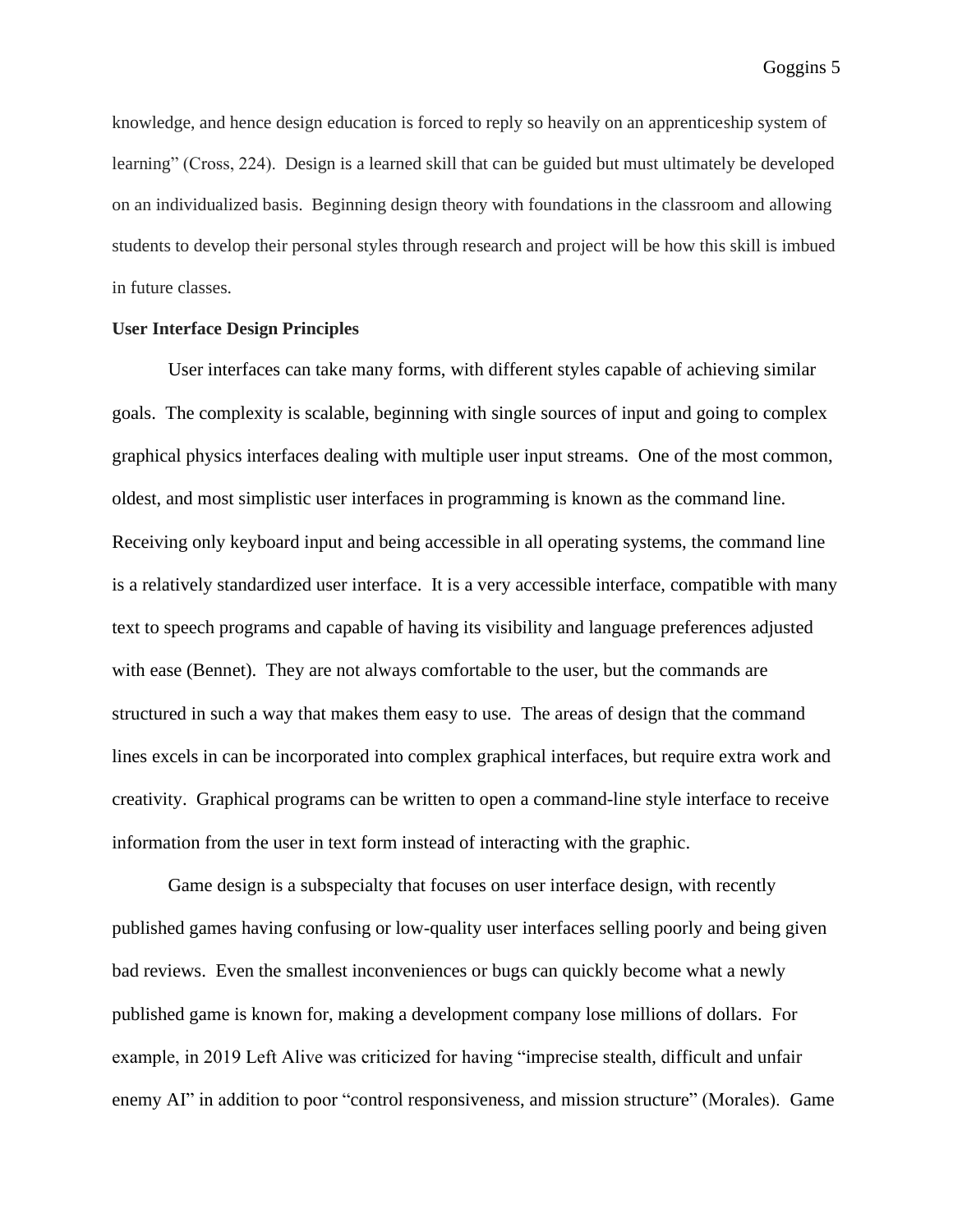design and the entertainment computing field have some of the most highly scrutinized user interfaces, with one interaction potentially being done billions of times by players. A game can also become quickly known for its inclusiveness and ability to be played by more individuals. In the past decade haptic user input systems have become more mainstream, allowing options for individuals with visual, audio or physical disabilities to play new video games. Dota 2 is a challenging game for veteran gamers, but the battles can now be won by almost anyone with enough skill using adaptive controllers (Egliston). Customers of entertainment computing want a challenging game that requires them to learn and develop skills, no matter their level of physical ability ("Accessible Player Experiences").

Customers of software development companies are often other large companies seeking logistical solutions. Software with intuitive and reliable user interfaces like JIRA and Crocagile are making their companies millions of dollars a year due to their success. Flexibility with logistical programs is a trait of the upmost importance, because different teams and project prefer different formats. One benefit to logistically targeted software is that as it becomes more widely used, companies choose to purchase more related products of that company because its employees are already trained in its use. Organization, grouping, task management, and compatibility with cloud storage and file types are important characteristics of logistical software ("Jira Software").

Most companies focusing on software products have specific user interface design preferences. Adobe prefers interfaces that do not detract, nor add to a software product (Babich). Adobe does not want a memorable or branded user interface, preferring its broad utilities and product selection to speak for themselves. Adobe and Apple have both wholly embraced the minimalist UI design trend, along with a myriad of smaller companies. Apple has turned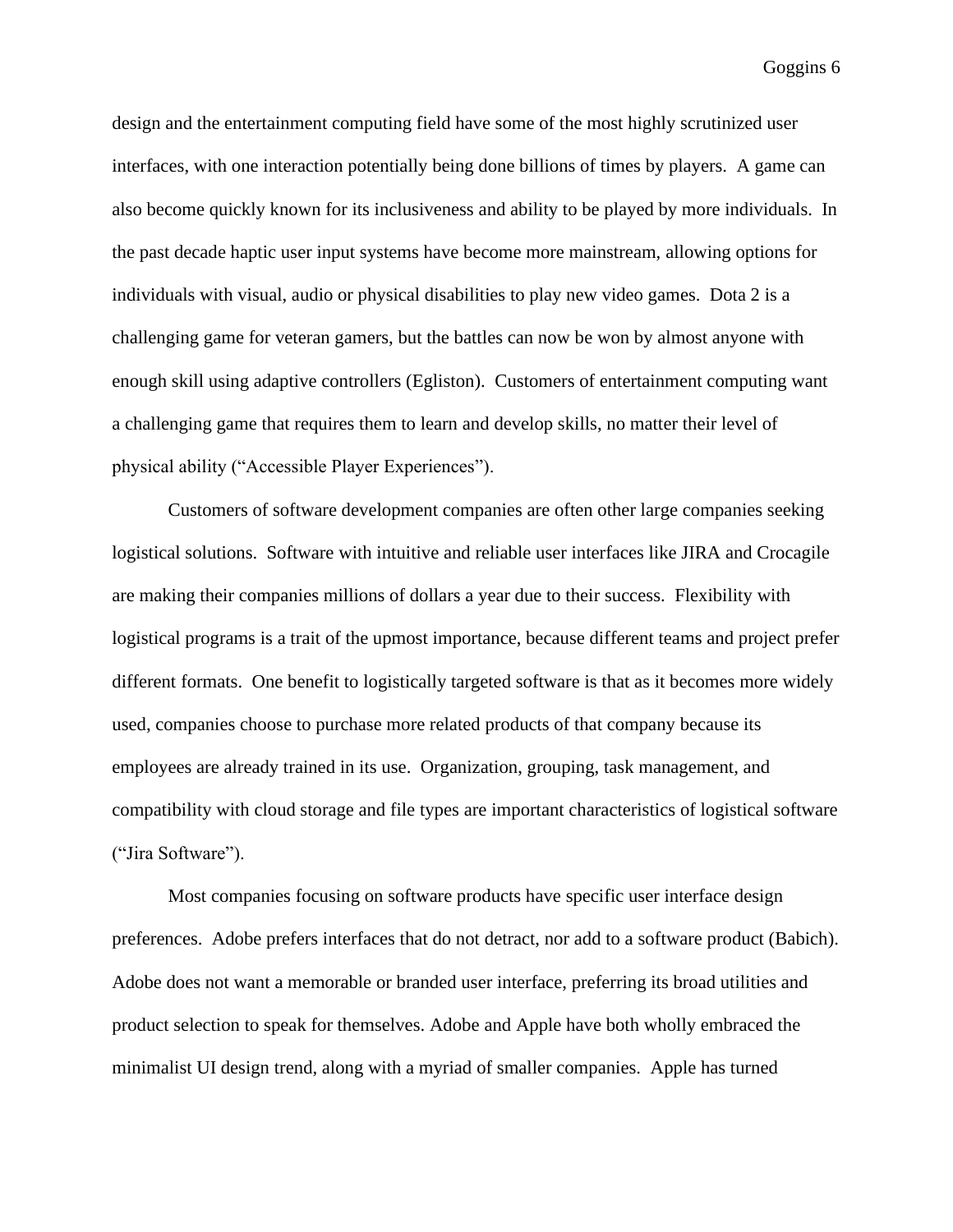monotone minimalist interfaces into a recognizable brand. Some of the benefits of minimalist style is that a user gets less overwhelmed by on-screen options and the most important utilities are not outshined by excessive features. Minimalist design can fail when the user struggles to be able to access any necessary functionalities within the interface. A tiered interface structure supports novice to advanced levels of skill, keeping each from getting confused while reducing the opportunity for errors. An example of a tiered interface is how many operating systems have a basic settings panel that allows users to navigate to an advanced control panel. Design options like tiered interfaces, search options, and command line style input can be found in both applications and operating systems.

Apple believes that their iOS that should be different from all other operating systems in a measure labeled as Clarity, which explains that "functionality motivates the design" of all their products ("iOS Design Themes"). Designing an interface specifically to showcase the functions of an application is a great basic goal but giving users ways of combining or even adding functionality to an interface should be the end goal. This prevents users requesting minor new functionalities and updates because they can perform a limited amount of development themselves. Microsoft took this route to a degree, due to them producing such a large variety of products, like the Windows 10 operating system and the Office application suite, where they give users power and responsibility ("User Interface Principles"). The Office suite has always been complex due to the variety of needs it is capable of fulfilling. Excel has a modified command line format where users can develop their own algorithms and models, with no need of involving developers. Seeing how the companies with the most success design their interfaces is a good guide for how current students should model their interfaces.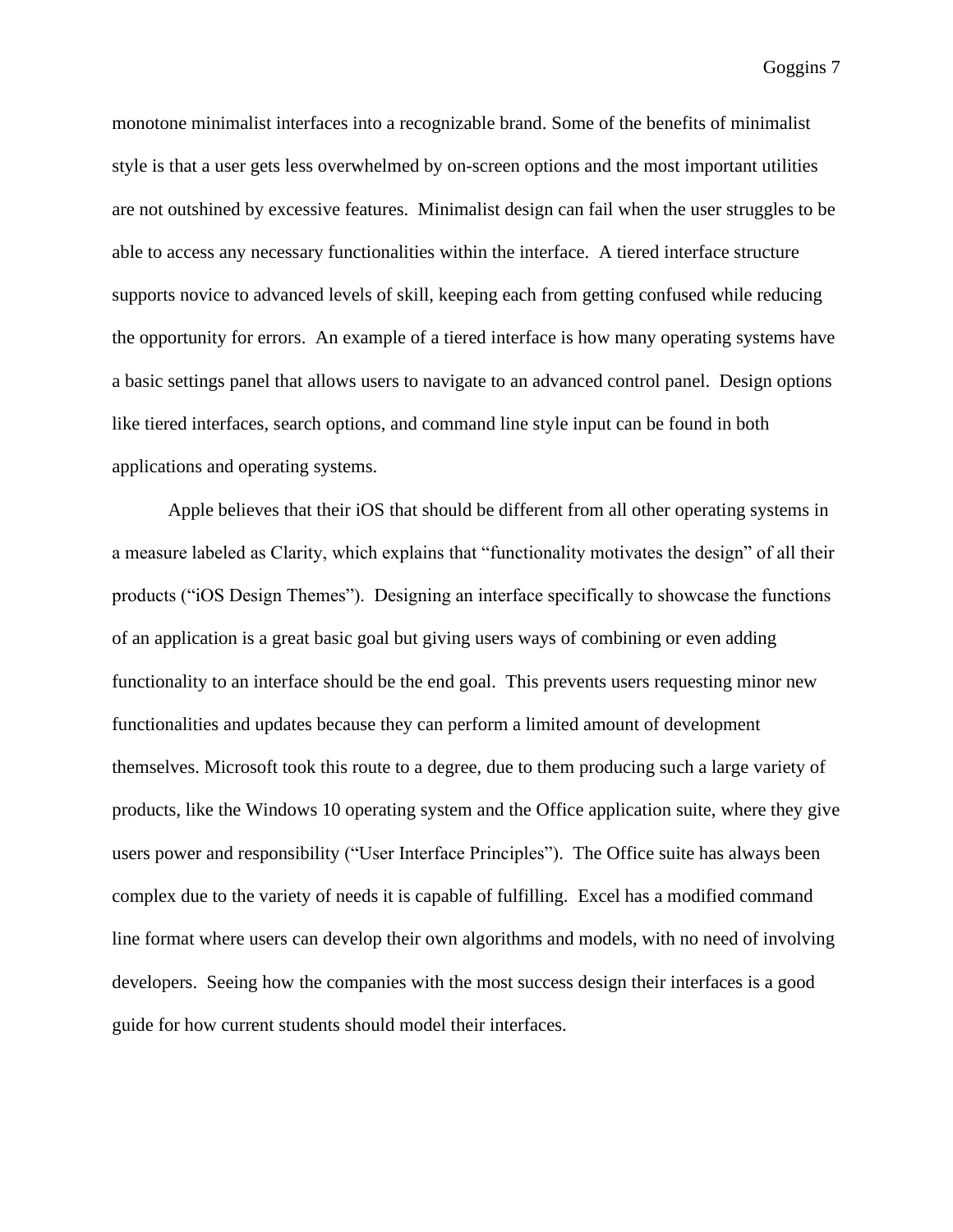Web development and application development are similar, but their functionality and capacity differences can make early design choices important. Websites can have their customer and product data be supported by a cheap data storage provider, such as Amazon Web Services, whereas applications are standalone unless they have internet or network supported database accessibility. Some applications have multiple storage options; Microsoft Word has option of data storage on a personal Microsoft cloud, a local machine, a network location, or any combination thereof. Web development tends to build a relationship between the developers and the company, due to the iterative pattern of changes and updates. Applications need to be prepared to work indefinitely once delivered to the customer. In the best-case scenario, a company will be able to continue using a custom application for decades with no updates. A well-made application should allow for minor functionalities to be added to it by the user to keep developer interactions to a minimum.

Adobe prioritizes its functionality and expansive array of products more than a specific visual aesthetic. Adobe's user interface design recommendations are detailed in that they discuss general functionality requirements in addition to design methods. User interfaces must be controllable, comfortable and consistent when Adobe oversees their design (Babich). Consistency in a final product's interface presents itself with partial familiarity of other software products – not reinventing the wheel when it comes to navigation and functionality patterns of applications. The aspect of comfort parallels with Apple's trait of clarity with visual user interfaces ("iOS Design Themes"). The logical layout of an application must be clear before a consistent pattern can be derived; users need the ability to intuitively use the application. The visual phrasing of a system should match the phrasing of its user interface and be recognizable to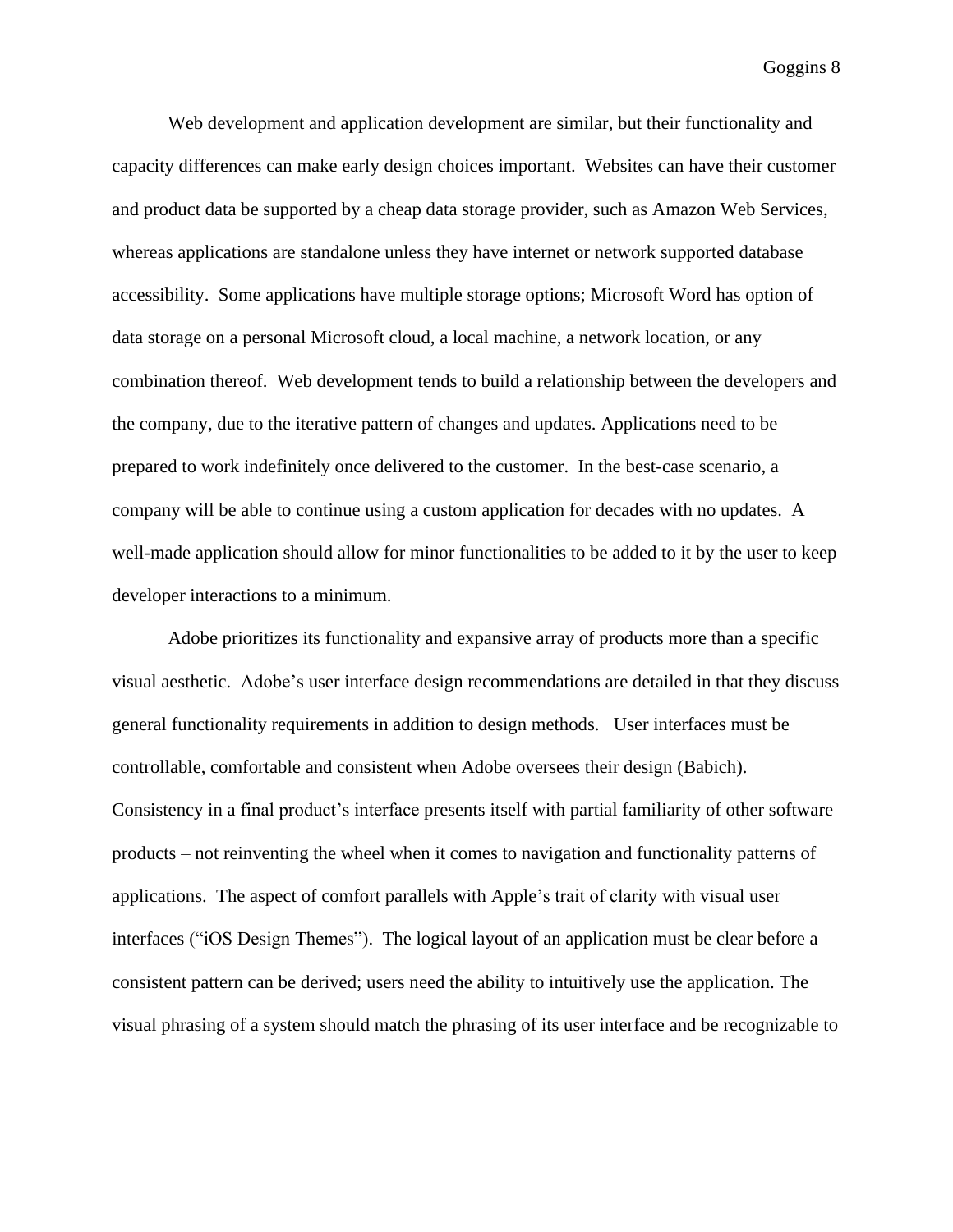both users and developers (Nielsen). Clarity and capability can sometimes oppose one another, and when complex programming capability is required, more extensive documentation is needed.

The project schedule and requirements are both very important to the design process, providing the scope for what developers can expect their application to become (Cross). Requirements are an essential part of engineering and computing tasks. They must be hammered out well before development begins so that realistic expectations are common between the customer and provider. Cross details the finest component of software development, stating that "objects are a form of knowledge about how to satisfy certain requirements, about how to perform certain tasks." Some customers want the newest and most modern application layouts, even though having complex and detailed animations is not always necessary for a good project. In many cases customers place importance on the fine details; however, making the general functionality of the program work is most important and should be finished first. With new technologies comes new challenges with the development process.

#### **Platform and Logical Flow**

There has never been a time in human history where technology is as integrated into everyday life as it is now. This level of integration provides many new advantages and many, if not more, technical complications. Embedded user interfaces need to work accurately and effectively on more types of systems and technology than ever before. Many websites are compatible with various operating systems on different brands of computers, tables, phones, and even some smart refrigerators. This cross-platform compatibility is a new advancement in interface design. Cross-platform compatibility is in line with the priority of allowing as many individuals to use an application as possible.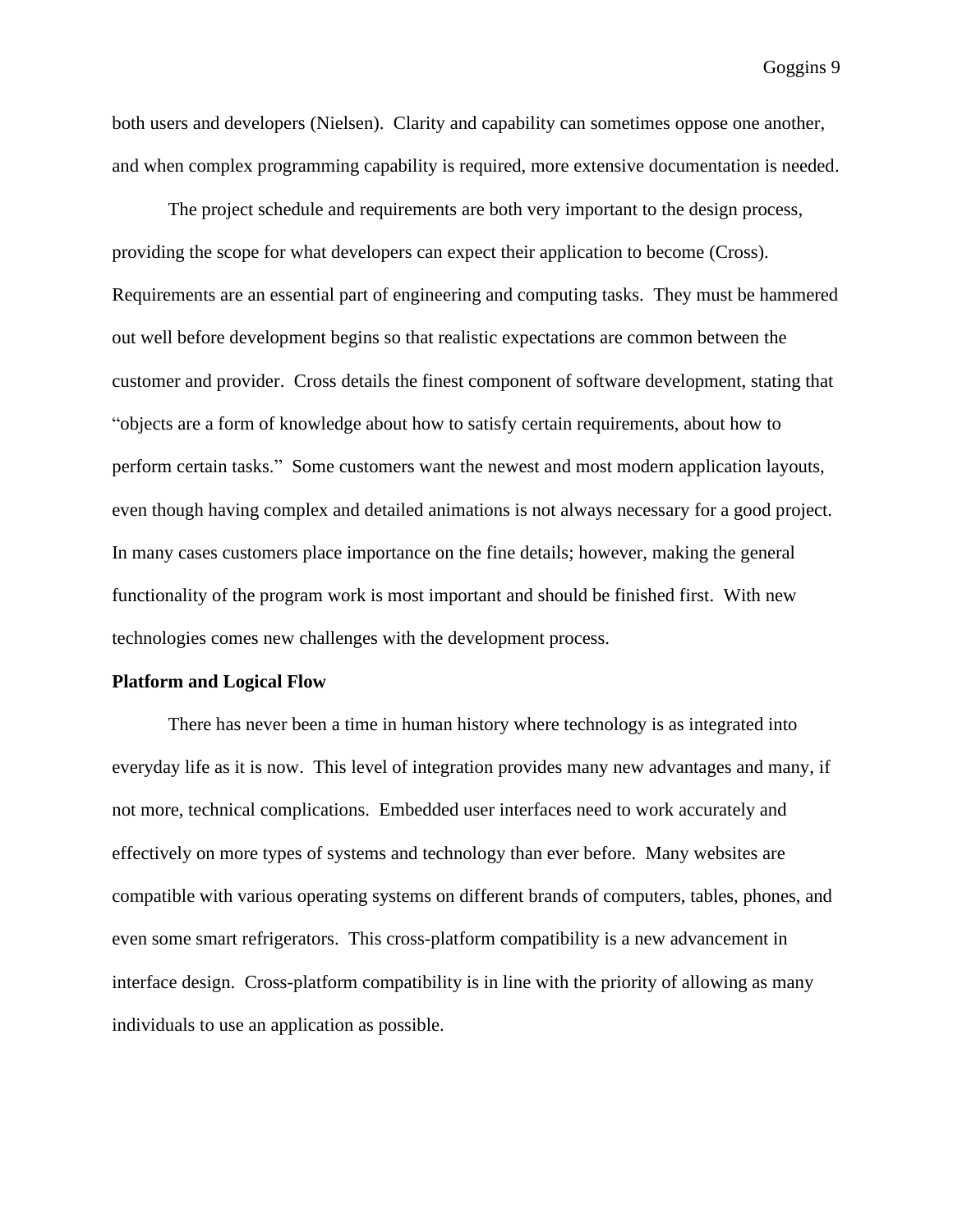Many new technologies are wearable and can take in biometric data. The Apple Watch matches Apple product aesthetics but takes in extensive amounts biometric and location data from the user. The challenges posed by these types of interfaces mainly consist of the product's size dimensions, frequent changing between wireless networks, and reliable Bluetooth compatibility. In cases of very small graphical interfaces, keeping display options to a minimum will reduce application clutter. In general, wearable technology brings with it engineering design issues that must be reconciled with user comfort and understandability. Google Glass attempted an entirely new field of wearable technology that failed due to it not solving these issues. User interfaces in developing fields of technology require more robust testing and user feedback to be successful.

For standard user interfaces on a computer or tablet, user input is taken in a limited manner. Keyboard input is the oldest and most widely used data input method, followed by mousepad tracking and icon selection. Having these working correctly is the most important and should be the first priorities. After this stage, gaming controllers, audio input, real time sensor data such as retinal tracking, and motion capture can be integrated. Understanding the limitations and equipment needed to allow for these methods of interfacing with an application can allow engineers to decide what is the best course of action when accepting input from a user.

Navigation within a user interface should be intuitive and comfortable for a user, regardless of by which medium a user interacts with an interface. Having functionality options grouped by type, proximity, functionality, or made searchable through common terms is an important design feature. Utilizing the early design planning stage to decide which method of organization that would best suit a project is an essential step. Workflow designs are also something commonly found in project-planning interfaces such as JIRA and Confluence.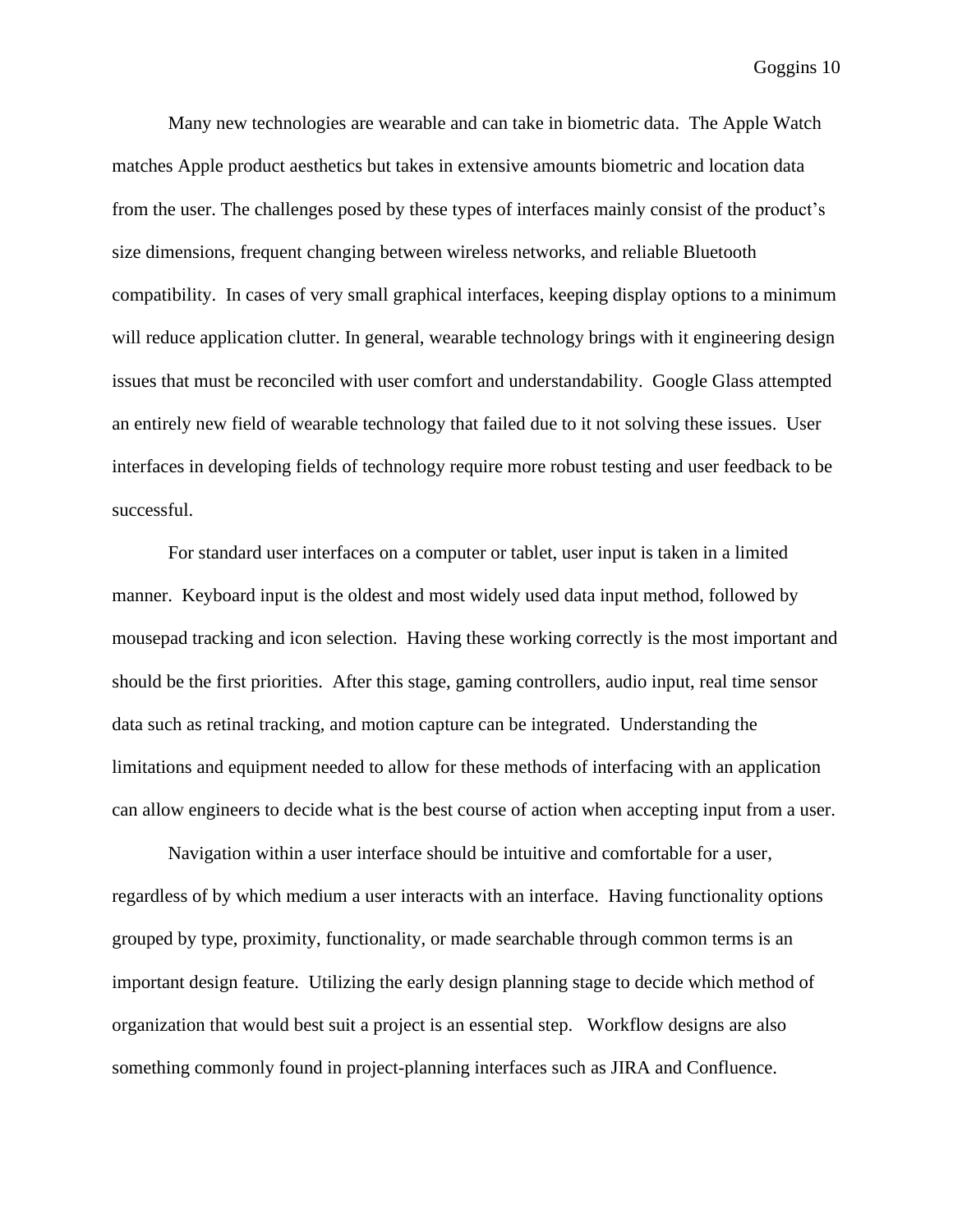When giving feedback to the user, the software engineer should take into consideration what format of feedback is given. Tones, warning messages, vibrations, bash style text feeds, visible changes to the interface structure, or even a summary report are all possible feedback options, of which all can be substituted with audio feedback if required by the user. Users should not have to rely on detailed action-by-action feedback to successfully use an application. When the user requests an action to occur, the application should immediately perform as instructed. Apple treads a fine line between babying its users and allowing its users to make final interface decisions, saying that an "app can suggest a course of action or warn about dangerous consequences, but it's usually a mistake for the app to take over the decision-making" ("iOS Design Themes"). Allowing educated users more freedom within an application sets them up for success, not failure. Tutorials, strategically placed help boxes, or even a README.txt within the application can be enough for users to understand the functionality of a program. The most important part is having clear and concise instructions, along with reference material and contact information is important if there are major issues. A feedback stream from the customer in the form of a reporting or bug system for larger programs is a beneficial strategy.

Software engineers must make it easily apparent what commands or actions are needed to occur to have a certain outcome to less technical individuals. This ties into the instruction and command set for a user interface, making sure that fixed commands can be correctly used. For example, Linux is much more direct and has more understandable command outcomes than Windows, even if it less intuitive to use. Everything within the computer and network is accessible through precise keyed commands, and the process can be either painless or complicated depending on the logical organization of a system. Give users the opportunity to fix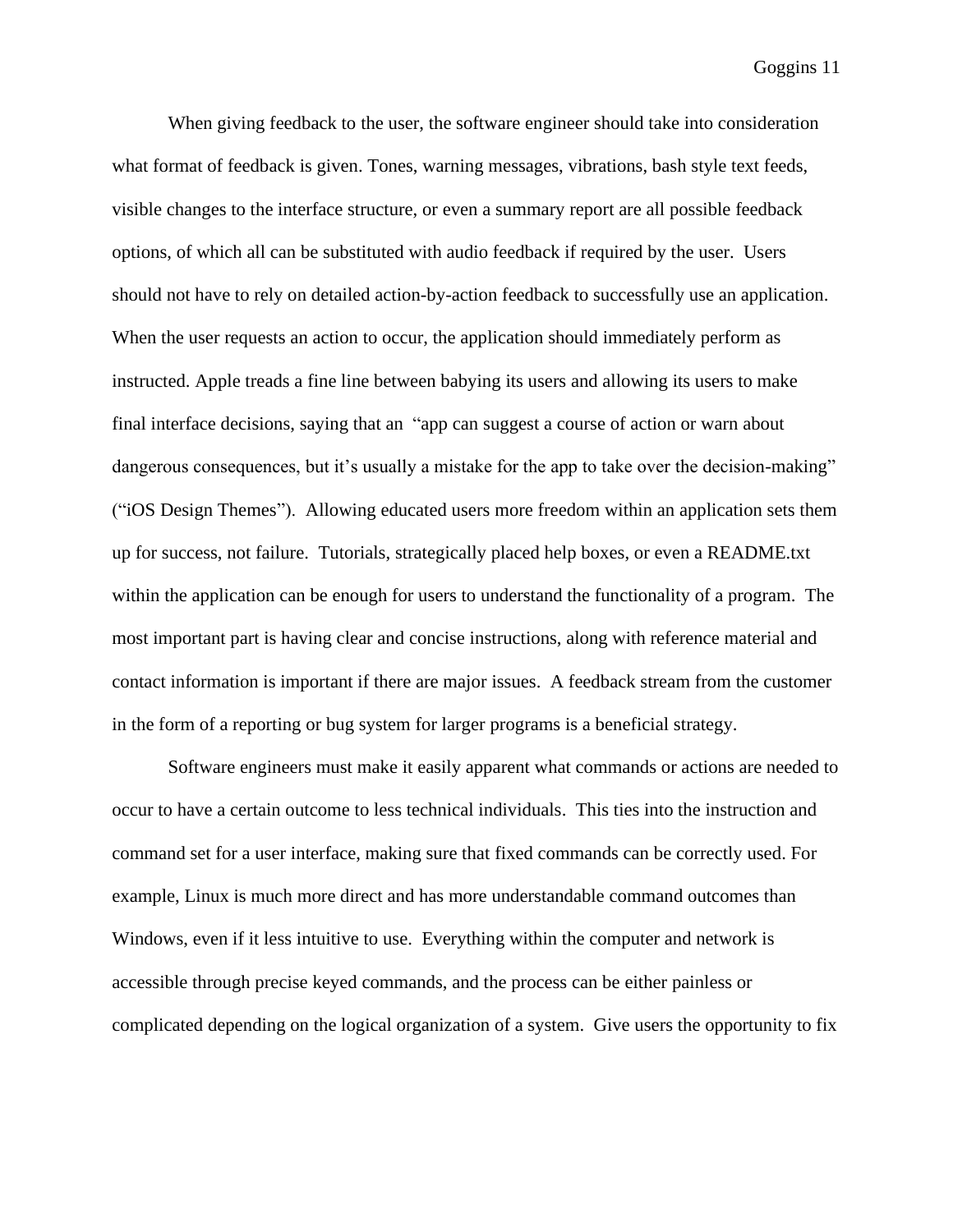and add to their applications. An emergency cancelation option, broad troubleshooting features, and a force quit application are important to users.

It is difficult to design consistent program interfaces in university when multiple small projects are being assigned. Professors have specific requirements and expectations for interfaces, which prevents students from developing design skills and troubleshooting. Often, students are required to program in a specific language to succeed in a particular task with a standard interface for professors to use for easier grading. This saves time for grading but can impede the growth of software engineering skills in students. Students need experience early in their degree of study in choosing the best language to complete a task. In upper level courses, students will begin a project only to realize that it is impossible to complete in their chosen language or platform. Each year of coursework should include multiple projects capable of showcasing a student's skill and creativity in different forms of media. Upon the culmination of undergraduate coursework, a university graduate will be capable of designing software and interfaces for almost any audience using a wide variety of mediums.

### **Inclusive Capabilities**

Before beginning a software project, an engineer needs to understand who will be interacting with their work. If less technically experienced users will be present, more robust instructions and plain language descriptions of functionality required. This can take extra time but increases user satisfaction and continued purchasing of software products created by a company. Users will also have different amounts of capability to use the software. Allowing the maximum number of users to successfully and painlessly use the software is an important goal. Unless otherwise specified, a software engineer will only need to account for individuals with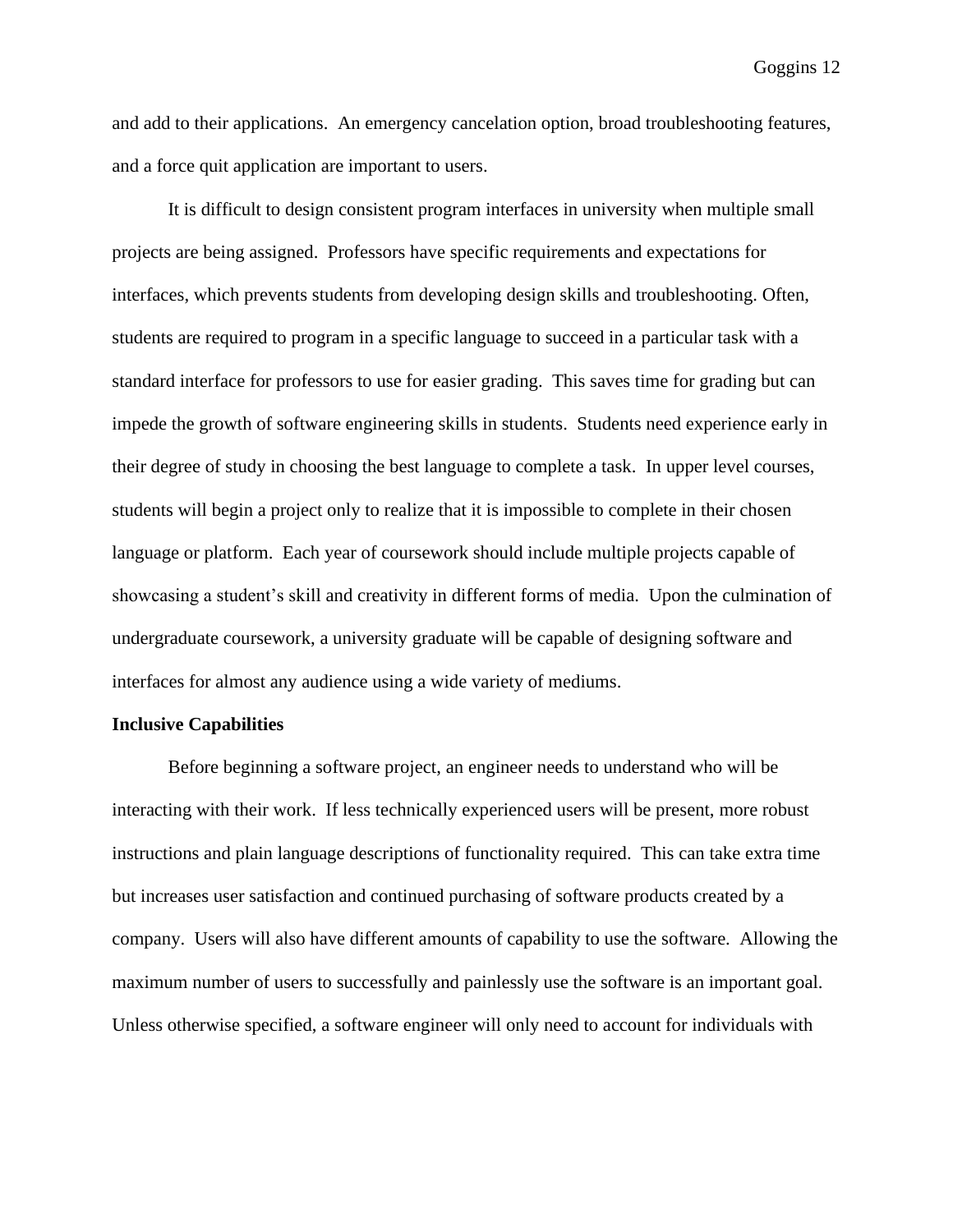minor visual, audio, and physical impairments. Accounting for these impairments is important but is not challenging when the project is started with inclusivity in mind.

There is little instruction in higher education as to the design of user interfaces. In the study of software design, a premium must be placed on design methods and capabilities. Due to this, further education is needed for students to create user interfaces that allow individuals with physical limitations, such as poor eyesight, color blindness, hearing loss, and slower response time, more opportunity to utilize the interface. Of course, reasonable amounts of time should be considered for adaptability, not all programs need to be accessible for every user. Making a user interface accessible for most, especially those with considerations that add only a small amount of extra work or a few functionalities. Approximately one in four adults in the United States have a disability, many of which can affect how they interact with a user interface ("Disability Impacts All"). With such a large percentage of people suffering from these common issues, having a user interface that can include them will add satisfaction and usability.

Approximately 4.6% of adults have a disability that impacts how they see the world ("Disability Impacts All"). There are many free to use tools to increase accessibly for individuals with visual impairments, capable of being integrated into software applications. Common solutions are to have a text to audio option or have a setting to increase the variable of text font size within an application. Adding additional color palates, including greyscale, that are agreeable to the most common forms of color blindness, or at least are not overtly clashing can be beneficial. Many people have hearing impairments, 5.9% in the United States, and can benefit from having audio feedback changed into subtitles or text feedback within an application. For wearable devices capable of providing multimodal feedback, a vibration is also an option (Vitense).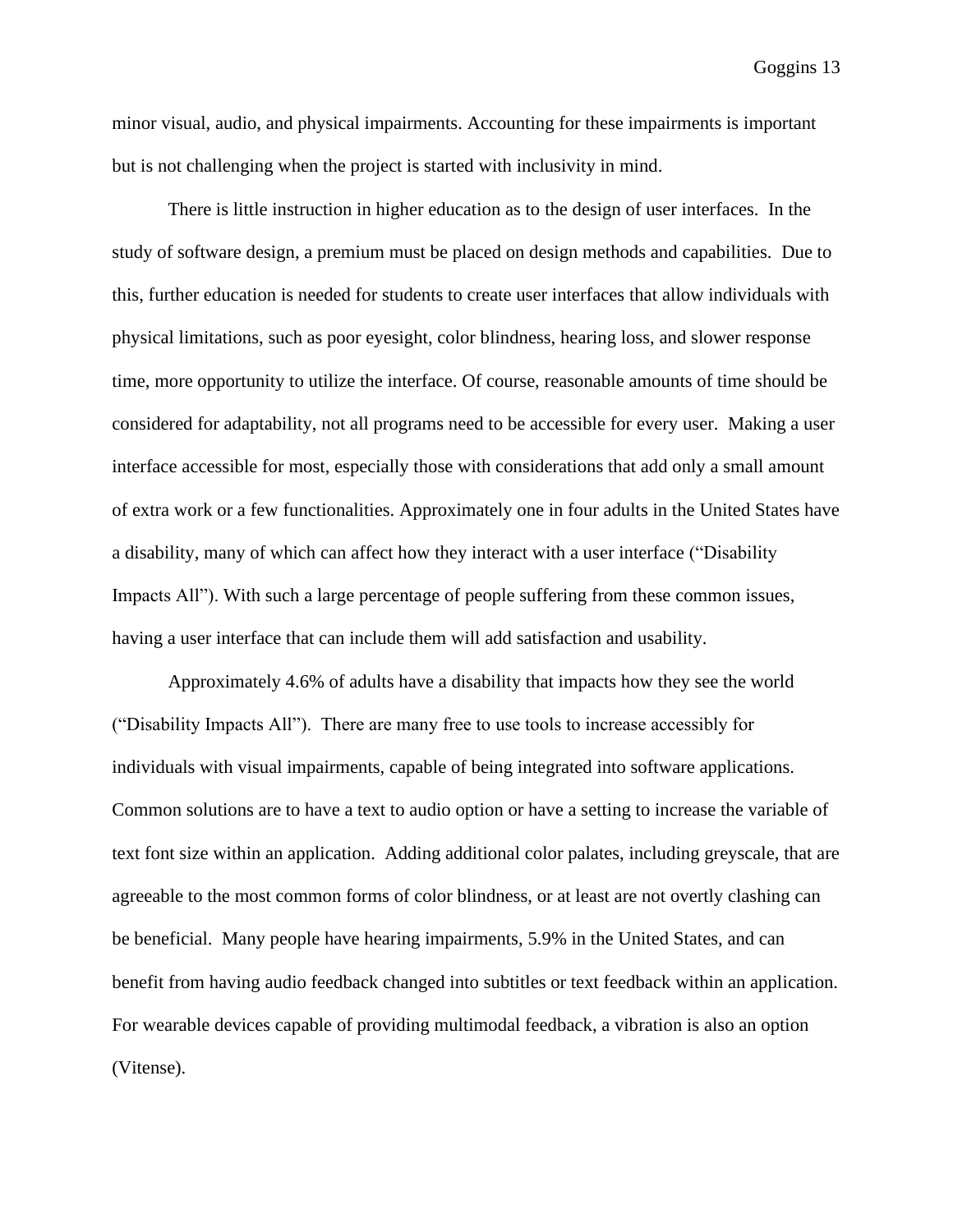One important issue to take into consideration is the physical ability of a user to operate an interface. While 13.7% of the United States has a mobility related disability, many more suffer from tremors or have difficulty with precise movements. Make sure that precise clicking isn't required for very important decisions and ask for confirmations when making selections that are not easily undone. By implementing these small changes in a user interface, the number of users capable of using the interface can increase by over 25% with little extra work. Unless you are specifically designing something for use by individuals with extremely severe or multiple types of disabilities, there is no need to design for that. Traditional graphical user interfaces are limited, but non-traditional or modified user interfaces can make fantastic inclusive alternatives.

In many cases, command line interfaces are the most inclusive because of the simplicity of reading with audio and only required keyboard usage. Having a command line interface option within your interface can be helpful, account for keywords and specifications. Some braille systems have functionality with command line and can interface with many text-based applications with real time feedback. Polaris BrailleSense is a functional computer with a braille display screen and the ability to hold thousands of applications, books and files. HP Jaws program that implements audio control when using a regular computer. These are two examples of interfaces designed to fill a need, with one having specific hardware and the other being a robust software application. Technologies that allow people access to information and entertainment help people become more self-sufficient and educated while improving their quality of life.

The average individual is more technologically competent than any other time in history; however, not all users are as equally capable. Excel is a good example of a software package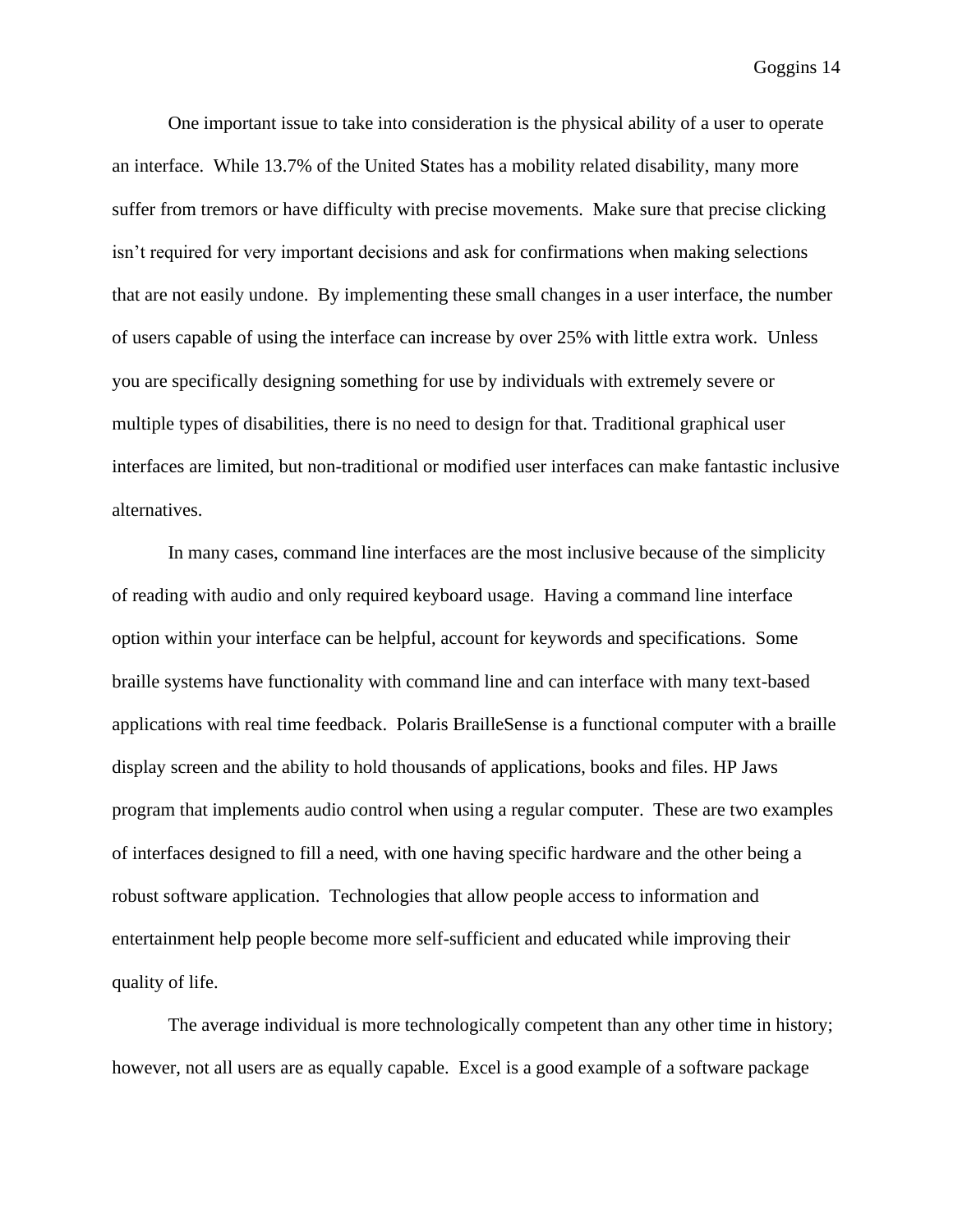that can be used by both experts and as an entry level teaching tool for data processing. It is good practice to have simple options with more complex and detail-specific alternatives that can be accessed in another menu panel or are labeled as a more complex toolset. Younger children tend to be best at picking up new technologies, even though they have the least amount of experience with technology than any other age group. Education on technology and programming is being integrated into early childhood curriculums. Most individuals have a limited amount of experience with technology but having a detailed instruction manual will cover everyone else.

Giving users complete control allows them to learn how to use a software and its interface faster (Babich). A hands-on approach is both how engineers learn how to design interfaces and how the users learn how to utilize those same interfaces. Always prioritize the user and their happiness with the interface during the design process. Hardware based interfaces can be less forgiving and require extensive testing before being released to users, while software application interfaces can be molded to fit their medium. Interfaces are the means by which engineers provide tools and functionality to users, designed to meet their needs.

### **Conclusion**

The skill of designing of user interfaces is a complex skill that requires many opportunities during universities to develop. From the first step of the software engineering development process to the last, user interfaces and the audience must be considered. User interface design at the least should be integrated into freshman to senior level coursework, even possibly being its own class. One method to creating a user interface design course would be to have no language, medium, or OS requirements to allow students to critically think what characteristics will work best.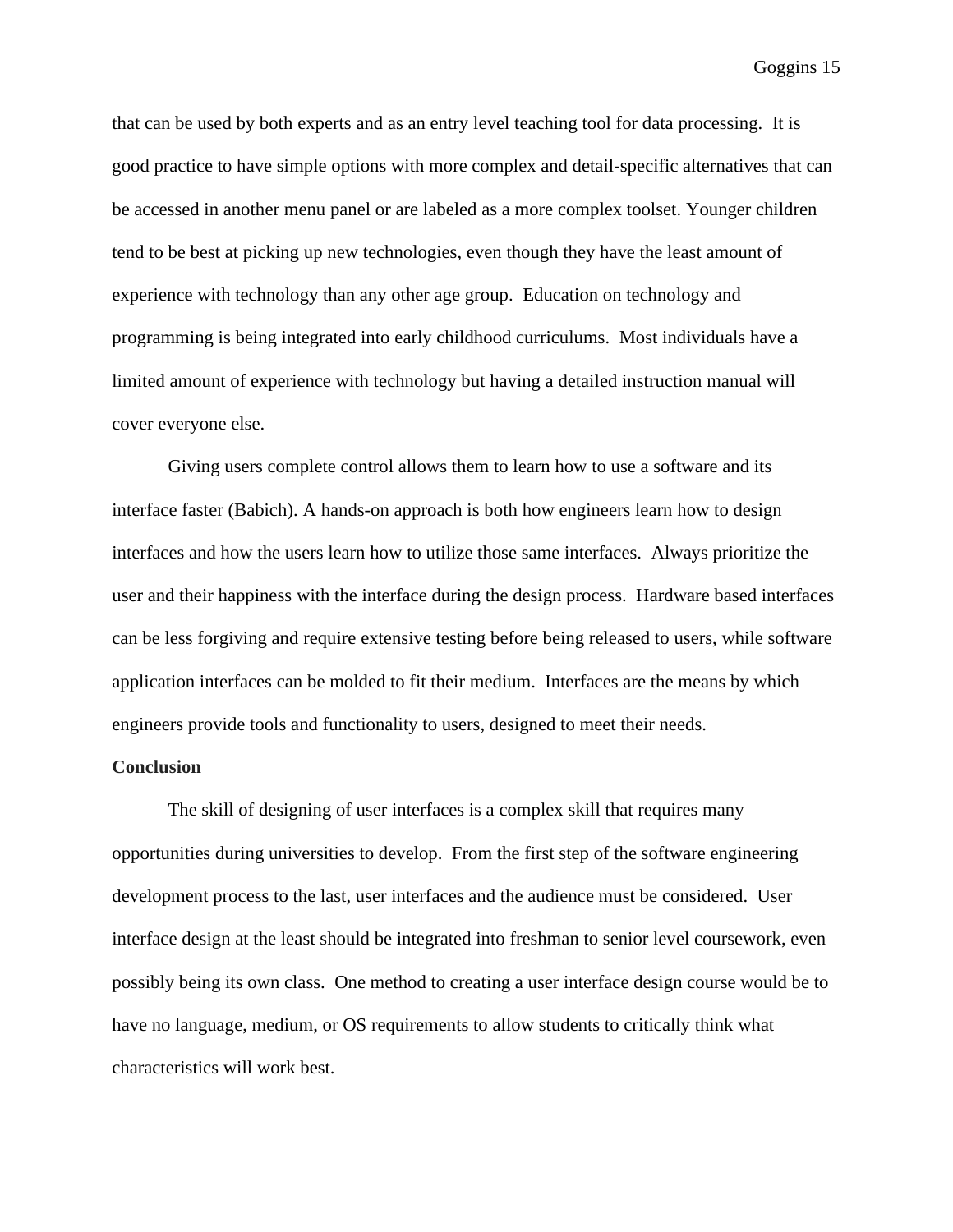Hearing from the very largest and most far reaching software and technology companies as to how they develop their products will prepare students for the workforce. Design theory is also very important for students to have a working knowledge of, so that they can begin their careers with their own opinion and styles. A set of suggestions will be created for review by Senior Design and Software Engineering professors at the university, which will set a premise for new requirements as a part of the Computer Science Senior Design project curriculum. A multimedia presentation will be created for distribution and presentation among Senior Design courses in the department to increase developer awareness of user needs. A multimedia presentation will also be created for graduate level software engineering courses on how to solve inclusivity issues with applications. With these presentations, there consists of problem solving and classroom discussion opportunities. User interface design will need to be reviewed on a yearly basis for updates in best practices and as new mediums are invented. This way, trends can be predicted so that the students can be instructed in that interface format before graduating. A high-quality user interface will always benefit software engineers, organizations, society, and the evolution of technology.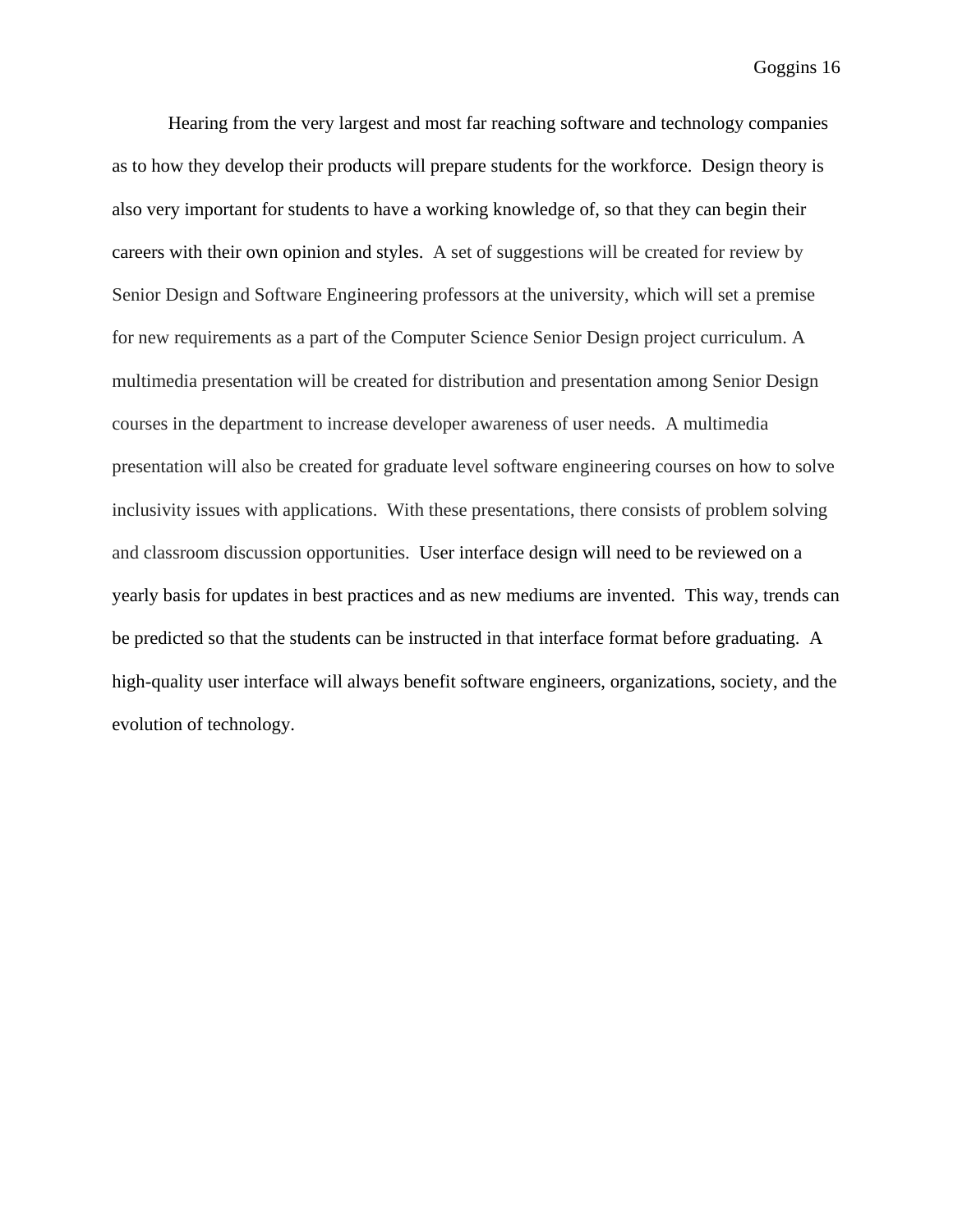#### Works Cited

- "Accessible Player Experiences." Accessible Games. The AbleGamers Charity. 2018. <https://accessible.games/accessible-player-experiences/>.
- Babich, Nick. "The Four Golden Rules of UI Design." Adobe, Adobe XD. October 7, 2019. <https://xd.adobe.com/ideas/process/ui-design/4-golden-rules-ui-design/>.
- Bennet, Peter. "Text to Speech." Text to Speech, sourceforge. Web. <http://jampal.sourceforge.net/ptts.html>.
- Cross, Nigel. "Designerly ways of knowing." Design Discipline, Open University. p. 221-227. 4 October 1982. Web.
- "Disability Impacts All." CDC, US Department of Health and Human Services. September 19, 2019. Web. <https://www.cdc.gov/ncbddd/disabilityandhealth/infographic-disabilityimpacts-all.html>.
- Egliston, Ben. "It's designers who can make gaming more accessible for people living with disabilities." The Conversation, The Conversation US. January 17, 2019. Web.
- "iOS Design Themes." Apple Developer, Apple Inc. 2020. Web.

<https://developer.apple.com/design/human-interface-guidelines/ios/overview/themes/>.

"Jira Software." Atlassian. 2020. Web. <https://www.atlassian.com/software/jira/guides>.

- Morales, Greysun. "4 Biggest Critical Flops in Gaming from 2019 So Far." Twinfinite, Twinfinite LLC. March 13, 2019. Web. <https://twinfinite.net/2019/03/4-biggest-criticalflops-in-gaming-in-2019-so-far/>.
- Nielsen, Jakob. "10 Usability Heuristics for User Interface Design." Nielsen Norman Group. April 24, 1994. Web. <https://www.nngroup.com/articles/ten-usability-heuristics/>

Simon, Herbert. "The Sciences of the Artificial." The MIT Press. p.111-138. 1996. Web.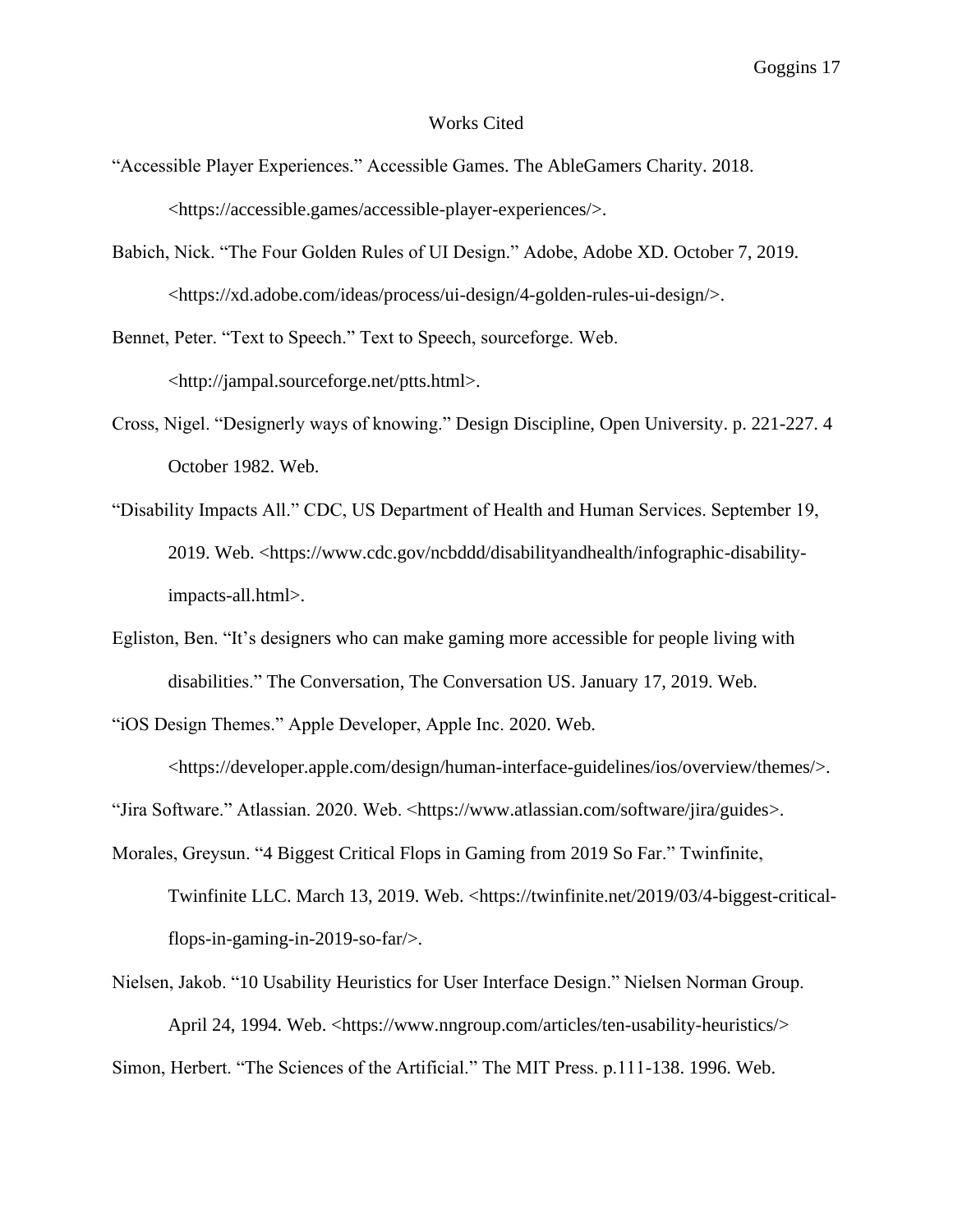- "User Interface Design Basics." U.S. Department of Health and Human Services. What & Why of Usability. Web. < https://www.usability.gov/what-and-why/index.html>
- "User Interface Principles." Microsoft, Windows Development Center. May 31, 2018. Web. <https://docs.microsoft.com/en-us/windows/win32/appuistart/-user-interface-principles>
- Vitense, H.S., Jacko, J.A., and Emery, V.K. "Foundation for Improved Interaction by Individuals with Visual Impairments through Multimodal Feedback." Universal Access in the Information Society 2.1 (2002): 76–87. Web.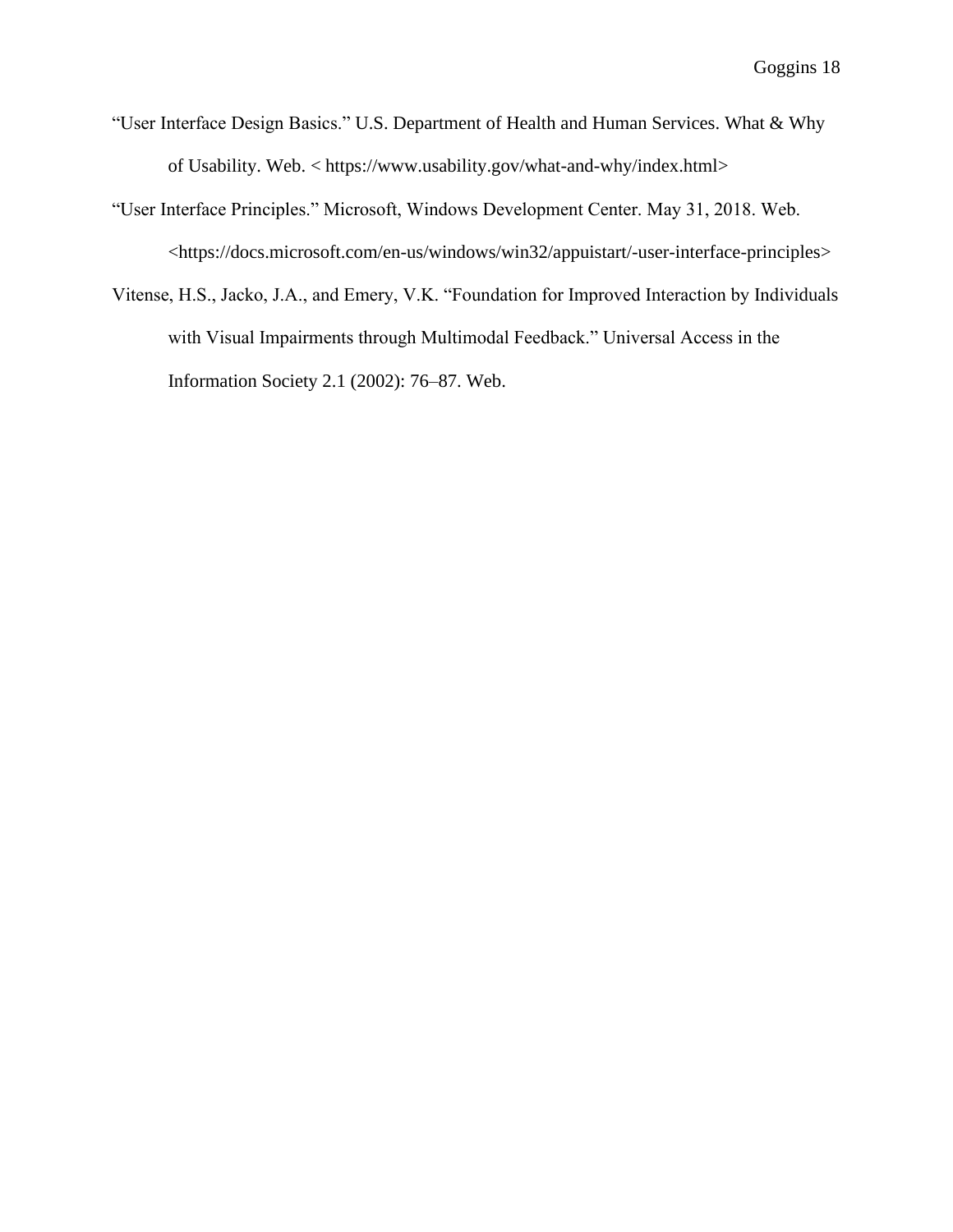

# **Fwd: Completed Capstone**

**Kevin Preston** <rkp0001@uah.edu> Tue, Apr 21, 2020 at 9:29 AM To: Katie Goggins <kmg0029@uah.edu> Cc: "Dr. Ranganath" <ranganat@cs.uah.edu>, William Wilkerson <wilkerw@uah.edu>, David Cook <dac0010@uah.edu>

Katie,

I approve your submission of the Honors Capstone project.

Please follow the directions in the email from David Cook for final submission.

R. Kevin Preston University of Alabama in Huntsville Computer Science Department - Lecturer

--- Forwarded message ---From: **Katie Goggins** <[kmg0029@uah.edu>](mailto:kmg0029@uah.edu) Date: Tue, Apr 21, 2020 at 9:15 AM Subject: Re: Completed Capstone To: Kevin Preston <[rkp0001@uah.edu](mailto:rkp0001@uah.edu)>

Hello!

Thank you so much, I am ready for step 2.

Katie Goggins

On Tue, Apr 21, 2020 at 7:01 AM Kevin Preston <[rkp0001@uah.edu](mailto:rkp0001@uah.edu)> wrote: Katie,

This all looks great.

I forwarded an email to you about how the approval now works. If you are ready I can do step 2 by forwarding your paper to Ranganth and the other approvers.

R. Kevin Preston University of Alabama in Huntsville Computer Science Department - Lecturer



Virus-free. [www.avg.com](http://www.avg.com/email-signature?utm_medium=email&utm_source=link&utm_campaign=sig-email&utm_content=webmail)

On Tue, Apr 21, 2020 at 12:45 AM Katie Goggins <[kmg0029@uah.edu](mailto:kmg0029@uah.edu)> wrote:

Hello,

The revised paper using the comments you gave is attached. The 499 powerpoint is longer, less formal, and has more room to engage with the class than the 650 powerpoint. The 650 is more compact but I believe would still result in many good class discussions.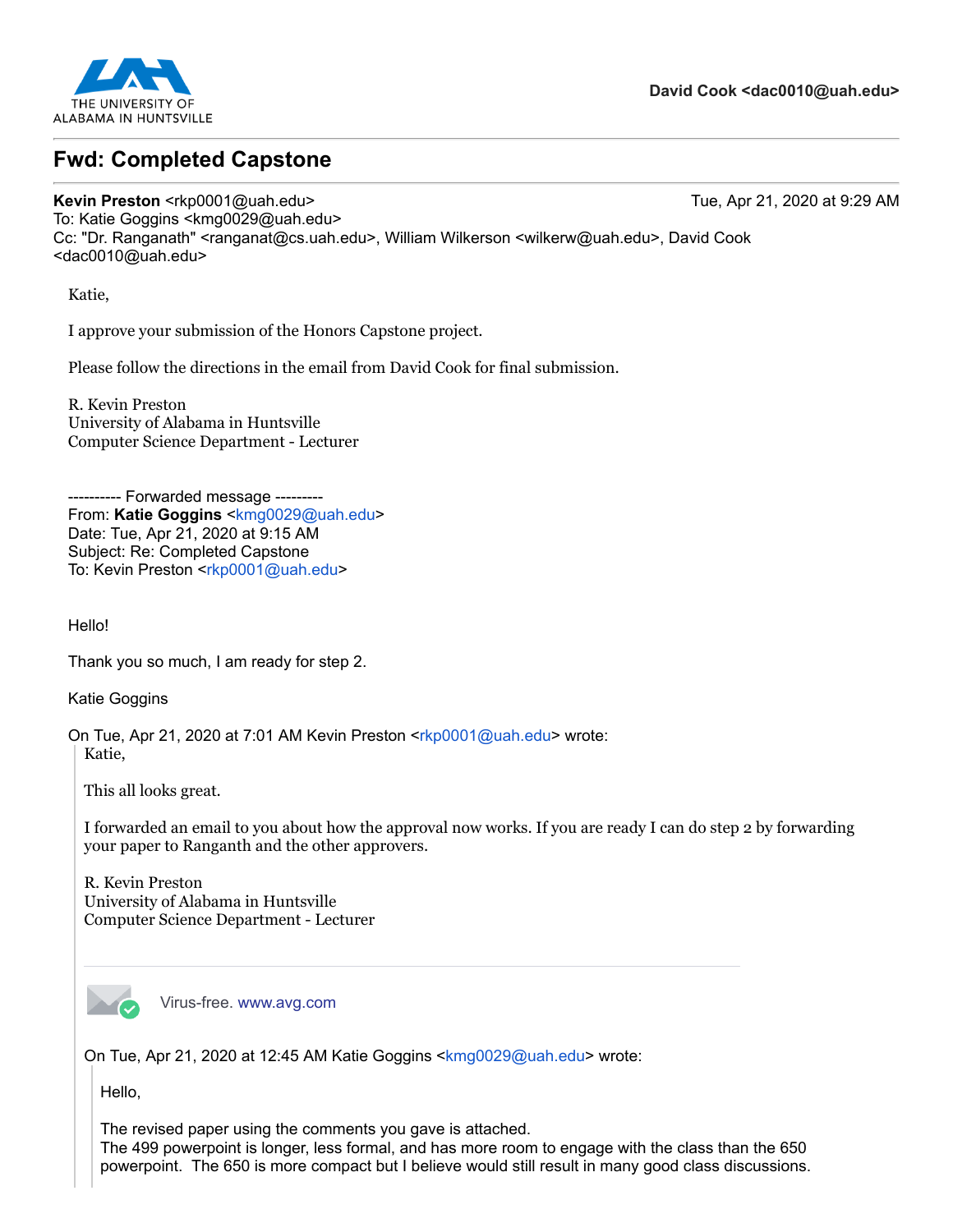Please let me know if you want anything changed or added to the powerpoints. Once everything is to your liking, I can sign the first two pages as a pdf and begin collecting signatures.

In other cool news, I was elected last week as the Graduate class senator for SGA, and today was promoted to Speaker of the Senate.

Thanks, Katie Goggins